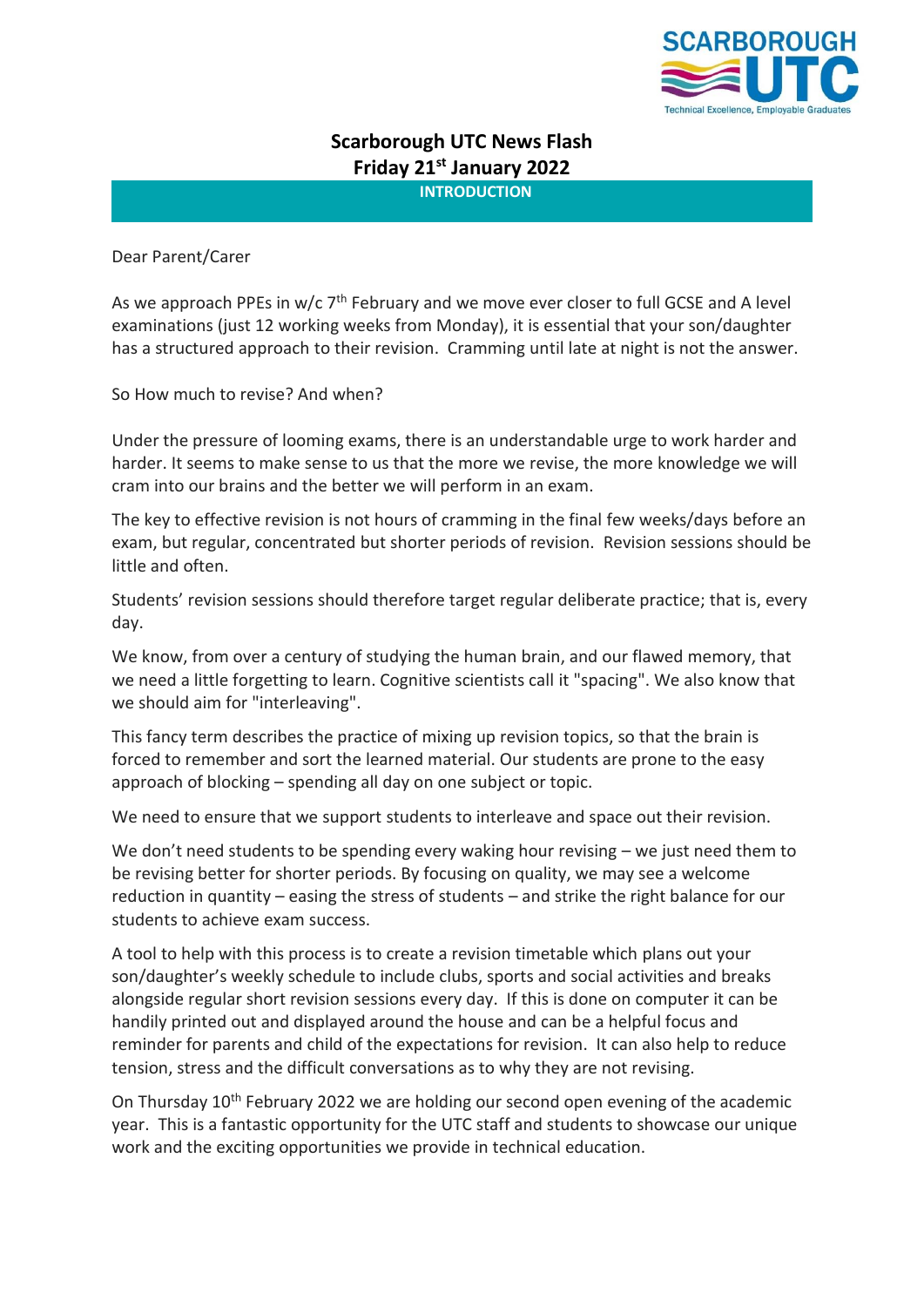Student application numbers to join us this September are looking really good at the moment and many of the applications have arisen through word of mouth. You are all obviously doing a great job of selling the benefits of attending the UTC. Once again we value your support in raising awareness of the open evening next month amongst friends, family and colleagues. A reminder that this September we are admitting students into year 9 for the first time.

You will be aware that on Wednesday in parliament, the government made the decision that from Thursday 20<sup>th</sup> January face coverings were no longer needed to be worn by students in classrooms.

I am fully aware that the use of face coverings in schools is an emotive issue and Scarborough UTC continues to do its very best to balance providing education in the best way possible with the management of COVID guidance.

In view of this, we will no longer insist that students wear face coverings in classrooms, however should parents wish their child to continue to do so, then of course we will support families in making this decision. Students should however continue to wear face coverings in communal areas until Thursday  $27<sup>th</sup>$  January. We will also follow any guidance from North Yorkshire County Council regarding local infection rates.

I would like to thank you all for your continued support and understanding as we continue to manage COVID issues, but more importantly our total focus on providing the best possible education for your children.

Thank you for your support.

**Mr. Kilgour Principal**

### **T&L@SUTC**

Our quality assurance policy at Scarborough UTC ensures that our students receive consistently good teaching in order to give them the opportunity for optimum learning within lessons. Directors of Subject and the Senior Leadership Team will be visiting all lessons for review this half term, in this way ensuring that standards of education at Scarborough UTC are always at their highest. This also allows us to see best practice within lessons that can be shared across the staff team.

Outcomes from lesson observations, work sampling activities, student voice and data analysis combined give us a valuable insight into areas of success and areas of development that can be acted upon and directly impact our student experience.

# **TECHNICAL EXCELLENCE**

Year 13 Electrical pathway students have been taking a pause with their circuit testing to investigate the technical and operating principles of a range of input, process and output devices. This is to show their understanding that there are sensors for measuring pressure, flow, mass, temperature, rotation angle and speed, light which are available in a range of packages depending on the situation in which they would be deployed - for example operating voltage, range of expected values, environment in which it would be used. Manufacturer's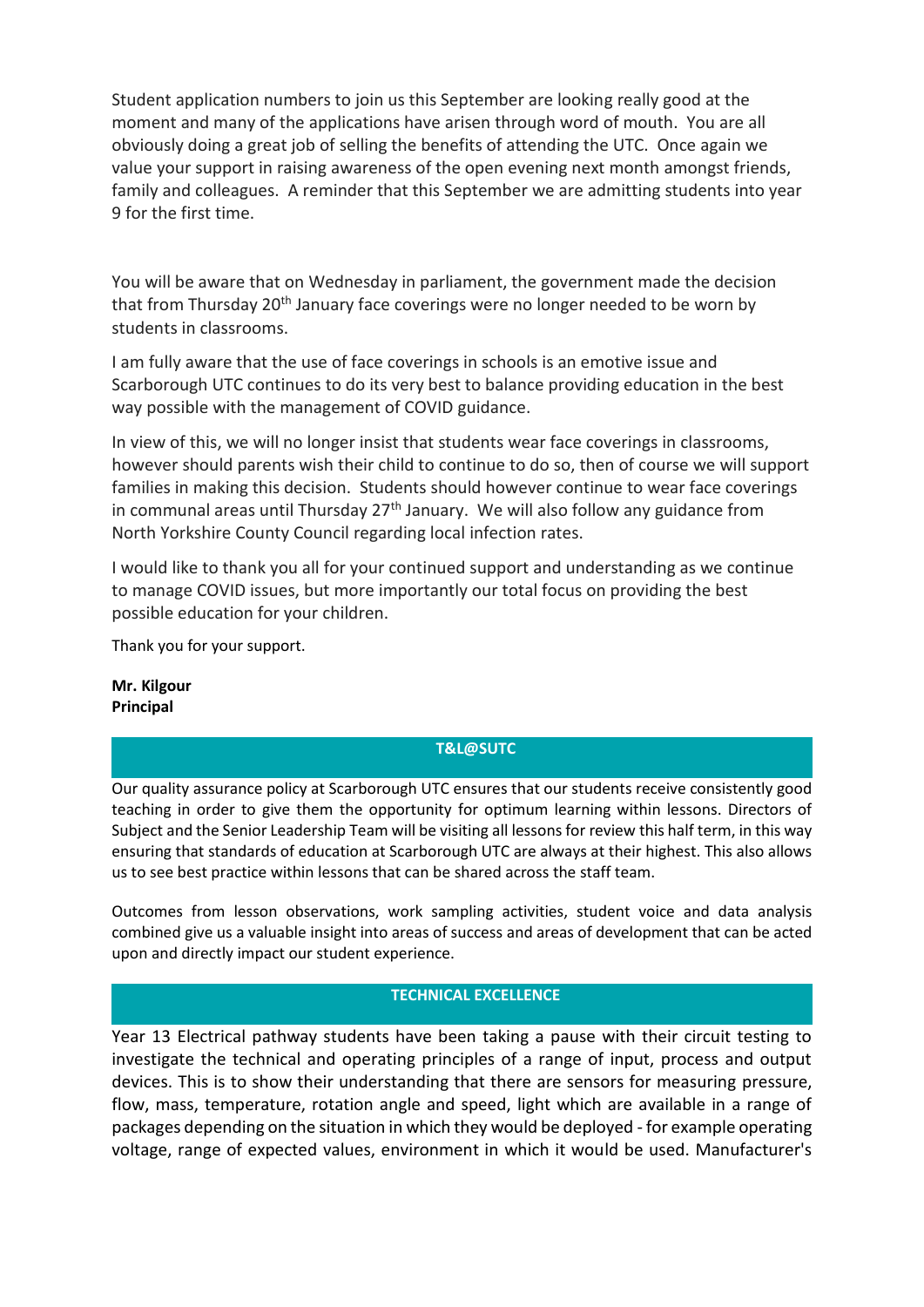data sheets are the source for this information - and it is good practice to consult the data sheet before finalising component choices in a circuit.

Year 12 electrical and electronic design students have submitted their work on Power Factor this week - about how voltage and current can be out of sync, and this causes inefficiencies without using components to bring them back in sync again - I'm looking forward to reviewing those, and we have investigated power sources during the lesson -such as cells, batteries and solar cells, as well as looking at a range of semiconductor devices involved with power supplies - such as diodes for creating a DC supply from an alternating current, voltage regulators for creating a steady supply at a set voltage, and capacitors used to remove 'bumps' or 'ripples' in the supply - called capacitor smoothing. It's great to explore these using an oscilloscope to see the voltage signal at each stage.

Our Y10 students have again had an excellent week - with nearly 100% of students submitting a CAD file for their sensor and transistor circuits - a big well done to all - especially as they had to log their progress with screen grabs and describe what they had done - we are seeing some strong design skills coming through which is very encouraging to see.

With Year 11 students - we have completed the time for our R114 unit, and are starting the final unit R116 next week. As well as having weekly independent study students have been given access to all the themed papers and mark schemes in our R113 classroom (Electronic Principles) and are strongly encouraged to spend in the region of 90 minutes per week practising and making notes using their knowledge organiser. The February exams are getting nearer, and I would love students to be able to reflect with a sense of maturity that their improved marks were due in large part to their own efforts taking responsibility for their overall progress. Anyone struggling with revising - at any level - is encouraged to pop along and see me for help.

Have a great weekend, from Mr Brown

# **ASSESSMENT AND CURRICULUM**

**All Years:** All assessment information, Attendance, Professional values, behaviour and target information is published on the "My Child at school" app. This is a secure and personal portal that allows you to assess the progress of your child at anytime. Invites for the portal have been issued. If there are any issues accessing the app, please report this to [enquiries@scarboroughutc.co.uk](mailto:enquiries@scarboroughutc.co.uk) for further assistance. Registering for the APP is vital as this is the primary method of regular communication to parents.

### **Behaviour and Safety**

It is important to continue the highest standards of business dress policy, with masks worn in communal areas. Please check and ensure that equipment, stationary and **scientific calculators** are in good working order.

Maintaining 100% attendance is important to ensure we can continue to support progress effectively. Students are supported through tutor time with attendance challenges. Attendance is a very important focus for all students to ensure we can support attainment throughout the Spring term. A hard working environment is vital to ensure students feel safe and make continued progress.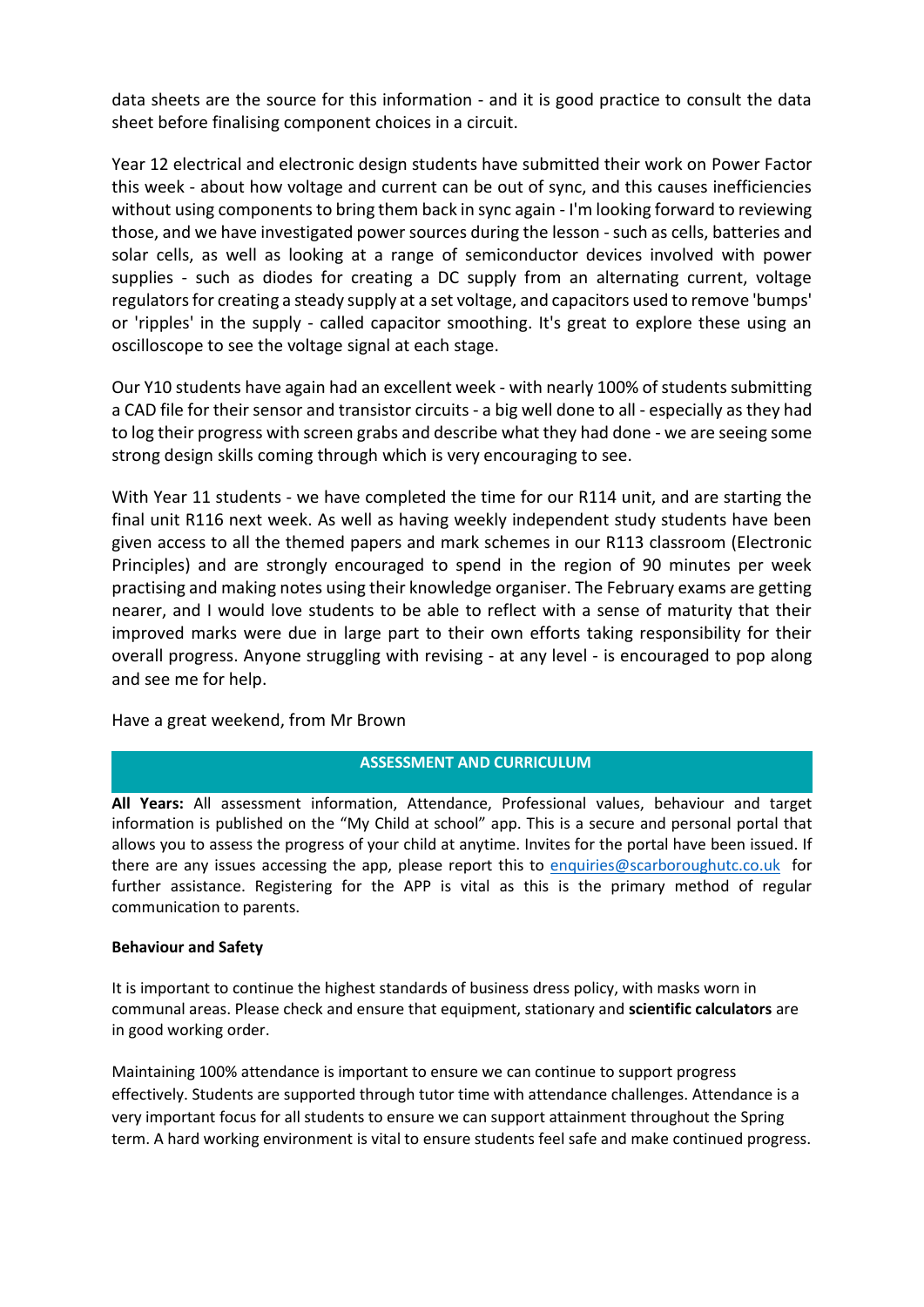Firstly, structures are in place to guarantee that all students gain best opportunity to meet high standards and are recognised for hard work in areas identified by **P**rofessional **V**alues and **E**mployability **S**kills (**PVES**), these positive points are identified on your MCAS parental account. By tracking this information regularly you will be able to identify areas of strength and development for your child

# **Curriculum, Feedback and Assessment**

# **Year 10 & 12**

The next assessment cycle for Y10 and 12 closes on Friday 28<sup>th</sup> January. MCAS data will be updated by Friday 18<sup>th</sup> February and ongoing progress will be visible on the student assessment sheet.

# **Year 11 & Y13**

Students are now working towards Pre – Public exams which commence on the  $10<sup>th</sup>$  Febuary. The schedule for the pre-public exams has been issued and the information sent out Via MCAS email includes copies of the presentation and the revision materials. Paper copies, can be picked up on reception.

## **Forthcoming Attainment Assessment and feedback dates**

## **Year 10/12**

The assessment process at SUTC uses live assessment sheets, this means that assessment grade sheets are continually open. This allows staff to amend data and attitude to learning grades following each data capture and respond to formative assessment used within the classroom.

## **Year 11/13**

Assessment Data Analysis for the scheduled PPE's will take place W/C  $7<sup>th</sup>$  March and reporting information will be published on MCAS w/c 14<sup>th</sup> March 2022.

### **SIXTH FORM**

We have had a busy week in the sixth form with students having talks from Leeds University in Year 12. They have an excellent access to Leeds scheme for year 12 to apply for that gives them a lower offer if completed. A full calendar of these is on our Sixth Form Google classroom. Other sixth from news includes:

- Year 13 have continued the MyTutor sessions online in STEM subject offering 1:1 support.
- Exam preparation resources have been given to students and are on our website and Sixth Form google classroom. These include their PPE timetable for February exams that start on Thursday  $10^{th}$  – Friday  $18^{th}$  February and their summer exam dates for all external exams in June.
- We recommend that all students wear masks in college to reduce infection and test themselves twice weekly with the LFT's provided.
- Congratulations all year 13 student who have university offers.

**ETHOS AND CAREERS**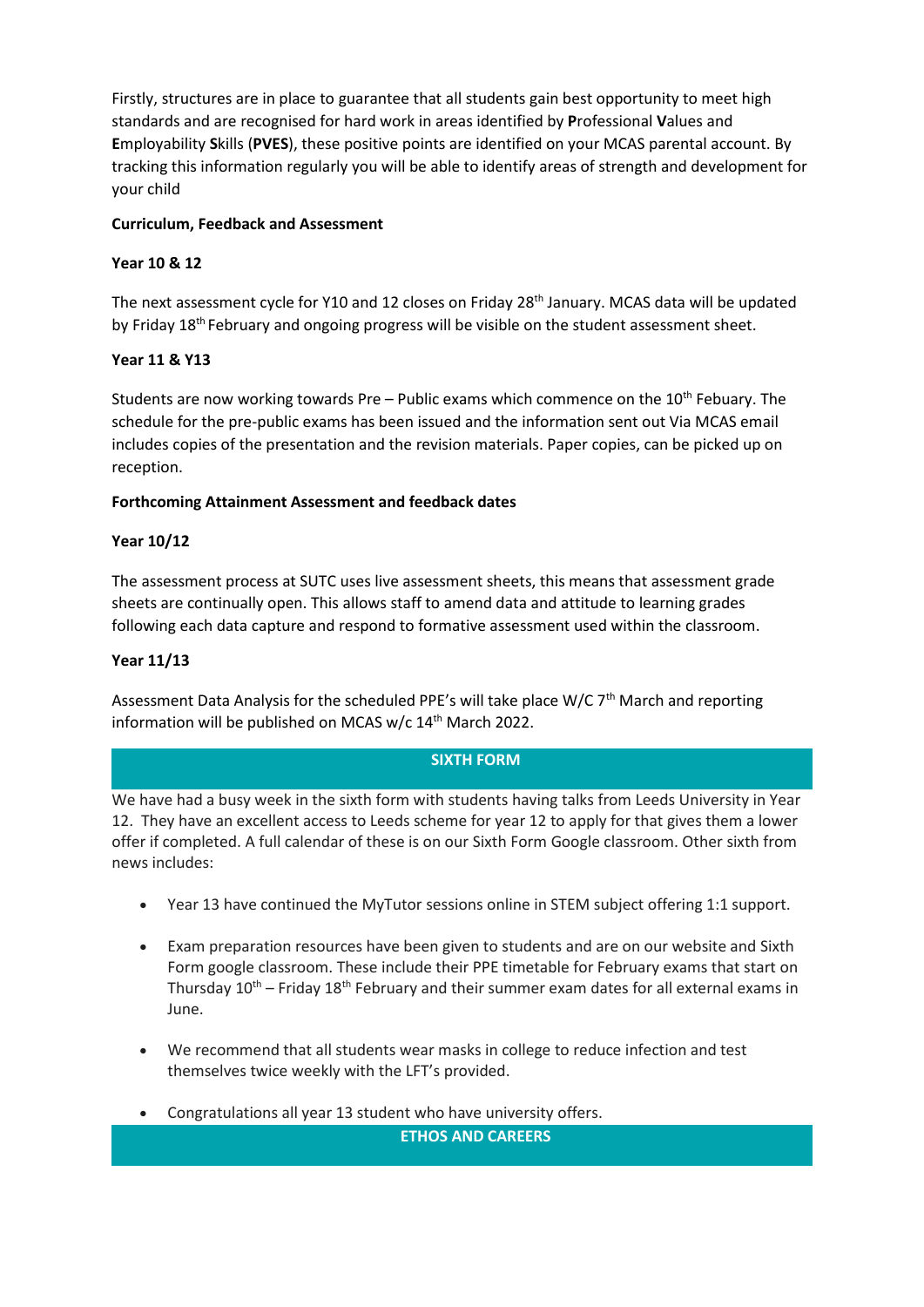Our theme of the week has been Civil Rights and students have learnt about that movement and its links with democracy. Our assemblies were led by James Koppert from Scarborough Youth Council who discussed the national youth elections and how important it is for young people to be involved in politics. Student Leaders then created their own polling station in the hall on Friday and led an election, Students across the college got to vote for one Youth MP candidate to represent North Yorkshire. They also voted for one issue that they felt was most important to them for action to be taken on. Out student presidents then counted the votes and the winning issues were: Free university education, followed by increased mental health services for young people, ending child poverty and action on ending plastic pollution. The winning candidate was one who pledged to campaign to improve mental health services for young people in the region. If your child would like to get involved in the Scarborough Youth council they can do so by contacting James Koppert

> : [James.Koppert@northyorks.gov.uk](mailto:James.Koppert@northyorks.gov.uk) or finding further details on the Website <https://www.northyorks.gov.uk/ny-voice-be-change/> Twitter <https://twitter.com/YouthYorkshire> Instagram <https://www.instagram.com/nyccyouthvoice/>

Faith Friday Fortnights have started for Year 10 and 11 students and this week the focus has been on Sikhism.

## **CAREERS**

Students have been learning about their personal brand in tutor sessions this week as part of their employability skills. They have been challenged to think about what is unique about them and what is communicated to others about them.

- Mr Forster, our careers officer has been working with our students this week in Year 10 and 12.
- Unison have been working with our Year 12 and 13 engineering, teaching CAD
- Students are working well in the enrichment project with UNISON
- There have been more offers for our Year 13's who are securing offers from universities more have come in this week from York, Durham, Manchester, Hull and Leeds universities. Some are reduced offers due to the good quality of their personal statements.
- Students looking for apprenticeship should ensure that they register on apprenticeships.gov.uk and ratemyapprenticeship.co.uk
- Our F1 team will be partaking in work experience with Alpine F1 Team in July.
- We advise students to visit universities for open days or applicant days after receiving an offer to help them make an informed decision about their final choices.

**GCSEPOD**



It is great to see an increase in usage this week our top three in year 11 are

Xavier, Ionee and Matt

Each month we will award a £30 amazon voucher for the most pods watched so keep up the GCSE Podding and improve your grades.

The toolkit also includes a folder full of certificates you can use to reward your child for their progress.